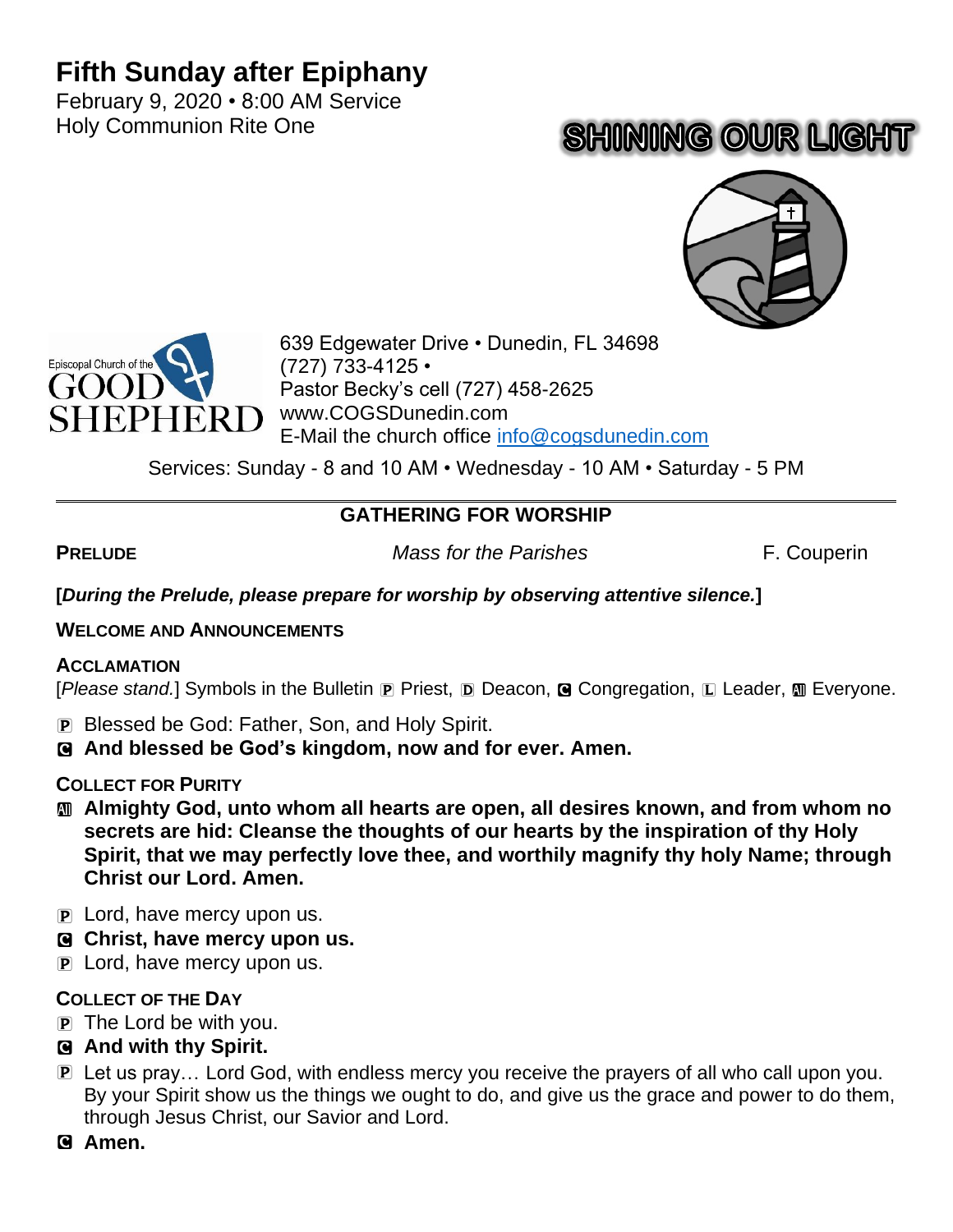#### **THE WORD OF GOD**

**The Readings** Numbers 6:22-27, Psalm 112:1-9, 1 Peter 4:8-11, Matthew 5:1-2, 13-16 [*Please be seated.*]

## **The First Reading**

L *The First Reading is taken from Numbers, chapter 6…*

The Lord spoke to Moses: Tell Aaron and his sons: You will bless the Israelites as follows. Say to them:

The Lord bless you and protect you.

The Lord make his face shine on you and be gracious to you.

The Lord lift up his face to you and grant you peace.

They will place my name on the Israelites, and I will bless them.

- L The Word of the Lord.
- C **Thanks be to God.**

## **The Psalm**

- L *We will read responsively Psalm 112…*
- L Hallelujah! Happy are they who fear the Lord and have great delight in his commandments!
- C **Their descendants will be mighty in the land; the generation of the upright will be blessed.**
- L Wealth and riches will be in their house, and their righteousness will last for ever.
- C **Light shines in the darkness for the upright; the righteous are merciful and full of compassion.**
- L It is good for them to be generous in lending and to manage their affairs with justice.
- C **For they will never be shaken; the righteous will be kept in everlasting remembrance.**
- L They will not be afraid of any evil rumors; their heart is right; they put their trust in the Lord.
- C **Their heart is established and will not shrink, until they see their desire upon their enemies.**
- $E$  They have given freely to the poor, and their righteousness stands fast for ever; they will hold up their head with honor.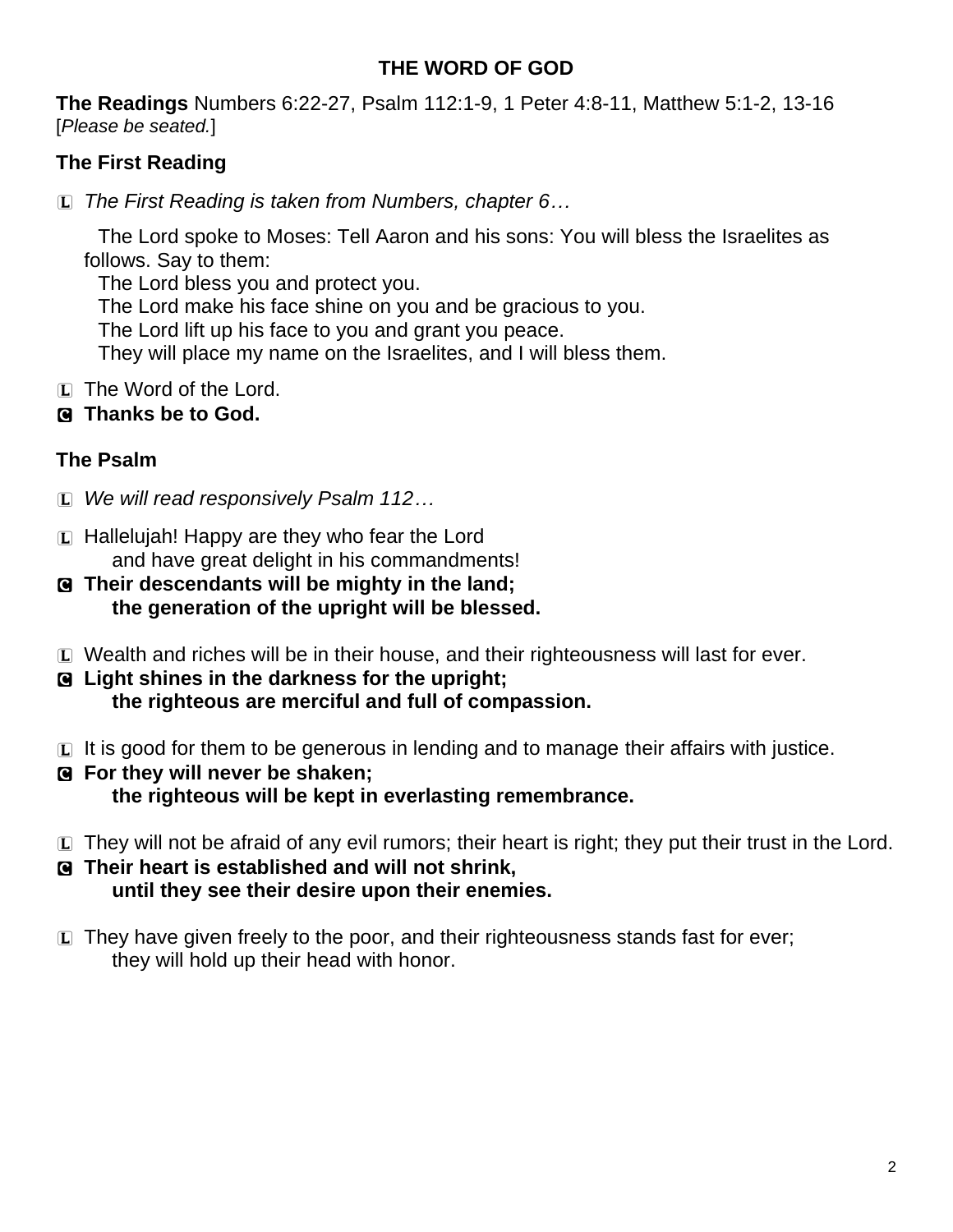## **The Second Reading**

L *The Second Reading is taken from 1 Peter chapter 4…*

Above all, show sincere love to each other, because love brings about the forgiveness of many sins. Open your homes to each other without complaining. And serve each other according to the gift each person has received, as good managers of God's diverse gifts. Whoever speaks should do so as those who speak God's word. Whoever serves should do so from the strength that God furnishes. Do this so that in everything God may be honored through Jesus Christ. To him be honor and power forever and always. Amen.

L The Word of the Lord.

## C **Thanks be to God.**

## **The Gospel**

[*Please stand.*]

D The Holy Gospel of our Lord Jesus Christ according to Matthew.

## C **Glory be to thee, O Lord.**

D Now when Jesus saw the crowds, he went up a mountain. He sat down and his disciples came to him. He taught them, saying: "You are the salt of the earth. But if salt loses its saltiness, how will it become salty again? It's good for nothing except to be thrown away and trampled under people's feet. You are the light of the world. A city on top of a hill can't be hidden. Neither do people light a lamp and put it under a basket. Instead, they put it on top of a lampstand, and it shines on all who are in the house. In the same way, let your light shine before people, so they can see the good things you do and praise your Father who is in heaven.

D The Gospel of the Lord.

## C **Praise be to thee, O Christ.**

**SERMON** Cindy Roehl [*Please be seated.*]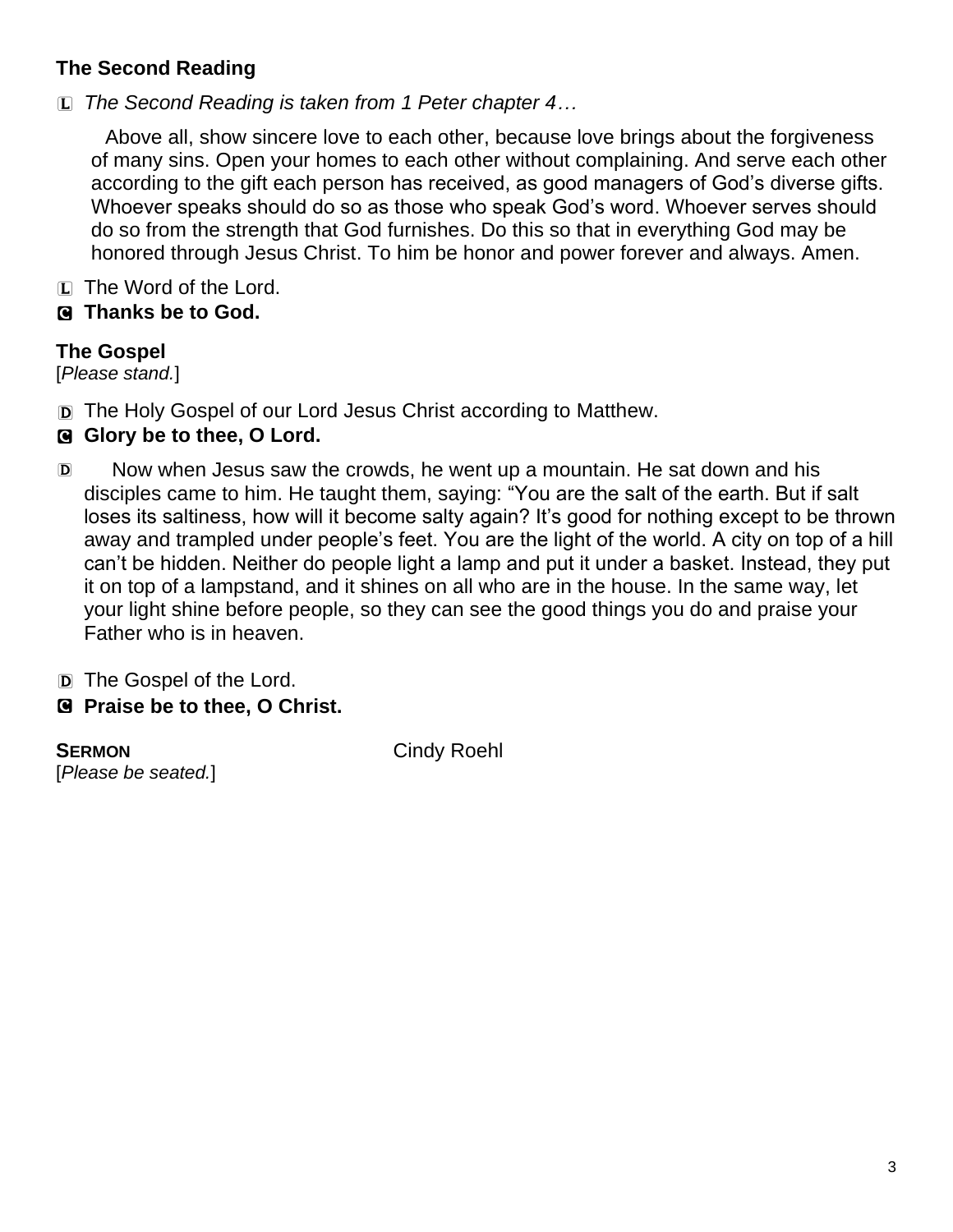#### **NICENE CREED**

[*Please stand.*]

C **We believe in one God, the Father, the Almighty, maker of heaven and earth, of all that is, seen and unseen.** 

**We believe in one Lord, Jesus Christ, the only Son of God, eternally begotten of the Father, God from God, Light from Light, true God from true God, begotten, not made, of one Being with the Father. Through him all things were made. For us and for our salvation he came down from heaven: by the power of the Holy Spirit he became incarnate from the Virgin Mary, and was made man. For our sake he was crucified under Pontius Pilate; he suffered death and was buried. On the third day he rose again in accordance with the Scriptures; he ascended into heaven and is seated at the right hand of the Father. He will come again in glory to judge the living and the dead, and his kingdom will have no end.**

**We believe in the Holy Spirit, the Lord, the giver of life, who proceeds from the Father and the Son. With the Father and the Son he is worshiped and glorified. He has spoken through the Prophets. We believe in one holy catholic and apostolic Church. We acknowledge one baptism for the forgiveness of sins. We look for the resurrection of the dead, and the life of the world to come. Amen.**

#### **PRAYERS OF THE PEOPLE**

[*Please sit, stand, or kneel, as you prefer.*]

- D Let us pray for the whole state of Christ's Church and the world.
- $\Box$  Almighty and everliving God, who in thy holy Word hast taught us to make prayers, and supplications, and to give thanks for all humanity Receive these our prayers which we offer unto thy divine Majesty, beseeching thee to inspire continually the Universal Church with the spirit of truth, unity, and concord; and grant that all those who do confess thy holy Name may agree in the truth of thy holy Word, and live in unity and godly love. God of Light and Life,

## C **Hear our prayer.**

L Give grace, O heavenly Father, to all bishops, especially to Michael, our Presiding Bishop; Dabney, our Bishop; Barry and Michael, our Assisting Bishops; Becky, our Rector; Cindy, our Deacon; Ann, our Priest Associate; to our companion diocese of the Dominican Republic; to these Episcopal Churches in our Diocese: St. John the Divine, Ruskin; Grace, Tampa; Holy Trinity, Clearwater; to the Clearwater Deanery Collaboration Partners; and to all priests, deacons, and the laity in their ministry; that they may, both by their life and doctrine, set forth thy true and lively Word, and rightly and duly administer thy holy Sacraments. God of Light and Life,

## C **Hear our prayer.**

 $\Box$  And to all thy people give thy heavenly grace, and especially to this congregation here present; that, with meek heart and due reverence, they may hear and receive thy holy Word, truly serving thee in holiness and righteousness all the days of their life. God of Light and Life,

#### C **Hear our prayer.**

- $E$  We beseech thee also so to rule the hearts of those who bear the authority of government in this and every land, especially President Trump, that they may be led to wise decisions and right actions for the welfare and peace of the world. We pray that all God's children, especially those in the Middle East, might live in the hope of the world peace for which we are created. God of Light and Life,
- C **Hear our prayer.**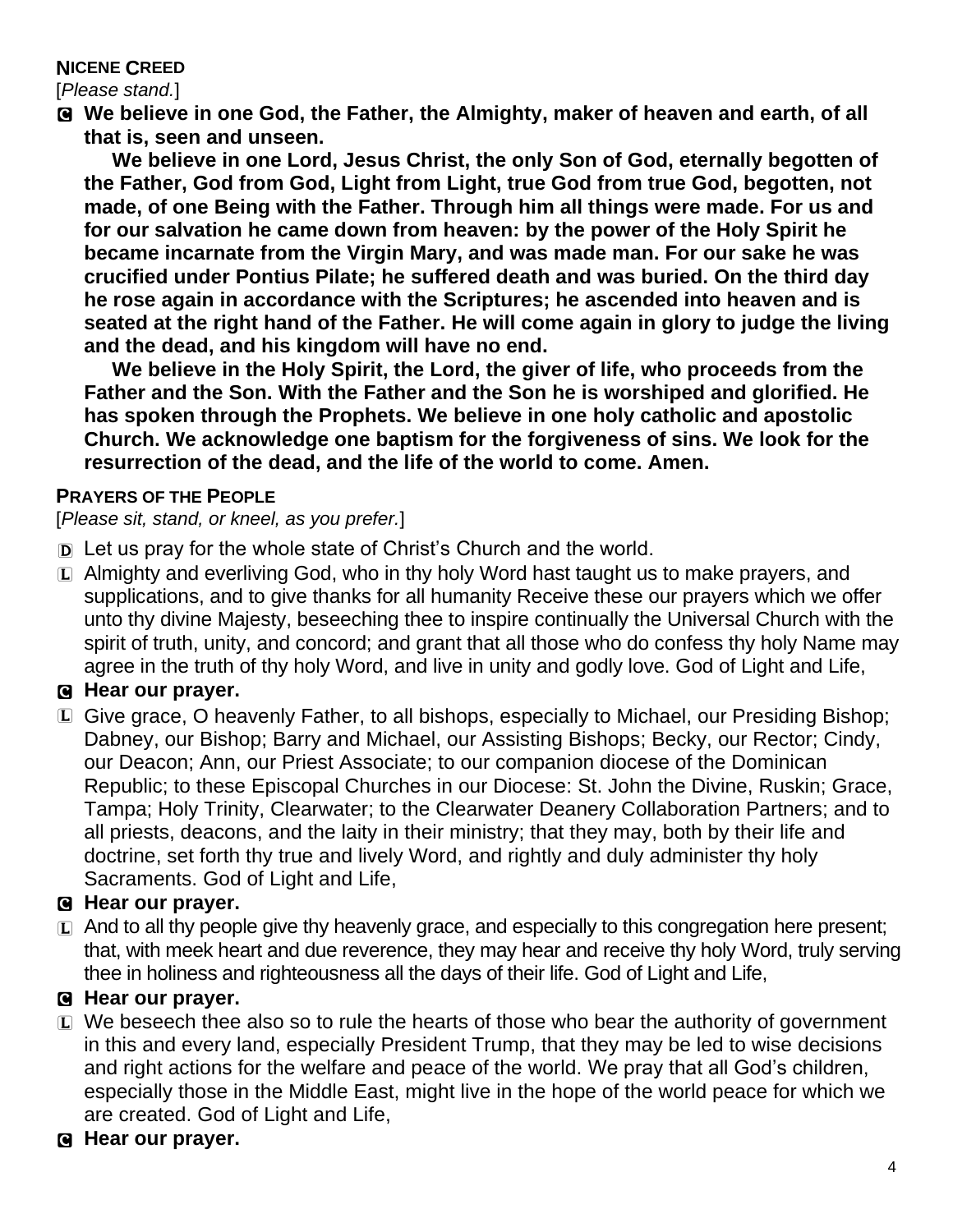L And we most humbly beseech thee, of thy goodness, O Lord, to comfort and succor [*Add handwritten names from notebook*] and all those who, in this transitory life, are in trouble, sorrow, need, sickness, or any other adversity, especially those listed in the weekly news who have asked for our prayers. I now invite you to pray for others by name, aloud or in your hearts. [*Leave time…*] God of Light and Life,

## C **Hear our prayer.**

 $\Box$  Open, O Lord, the eyes of all people to behold thy gracious hand in all thy works, that, rejoicing in thy whole creation, they may honor thee with their substance, and be faithful stewards of thy bounty. We give thanks for the flowers given today by Martha and Vic Howarth, and for all the blessings of this life. I invite you to name a blessing either silently or aloud. [*Leave time…* ] God of Light and Life,

## C **Hear our prayer.**

 $\Box$  And we also bless thy holy Name for all thy servants departed this life in thy faith and fear, [*especially… add names from notebook*]. Please add names of those on your heart, silently or aloud. [*Leave time…*] We beseech thee to grant them continual growth in thy love and service; and to grant us grace so to follow the good examples of all thy saints, that with them we may be partakers of thy heavenly kingdom. God of Light and Life,

## C **Hear our prayer.**

- L Grant these our prayers, O Father, for Jesus Christ's sake, our only Mediator and Advocate.
- C **Amen.**

## **CONFESSION AND ABSOLUTION**

[*Please kneel or stand.*]

- D Let us humbly confess our sins unto Almighty God. [*Silence is kept.*]
- a **Most merciful God, we confess that we have sinned against thee in thought, word, and deed, by what we have done, and by what we have left undone. We have not loved thee with our whole heart; we have not loved our neighbors as ourselves. We are truly sorry and we humbly repent. For the sake of thy Son Jesus Christ, have mercy on us and forgive us; that we may delight in thy will, and walk in thy ways, to the glory of thy Name. Amen.**
- P Almighty God, our heavenly Father, who of his great mercy hath promised forgiveness of sins to all those who with hearty repentance and true faith turn unto him, have mercy upon you, pardon and deliver you from all your sins, confirm and strengthen you in all goodness, and bring you to everlasting life; through Jesus Christ our Lord.

## C **Amen.**

## **PRAYERS AND BLESSINGS**

## **THE PEACE**

[*Please stand.*]

- P The peace of the Lord be always with you.
- C **And with thy spirit.**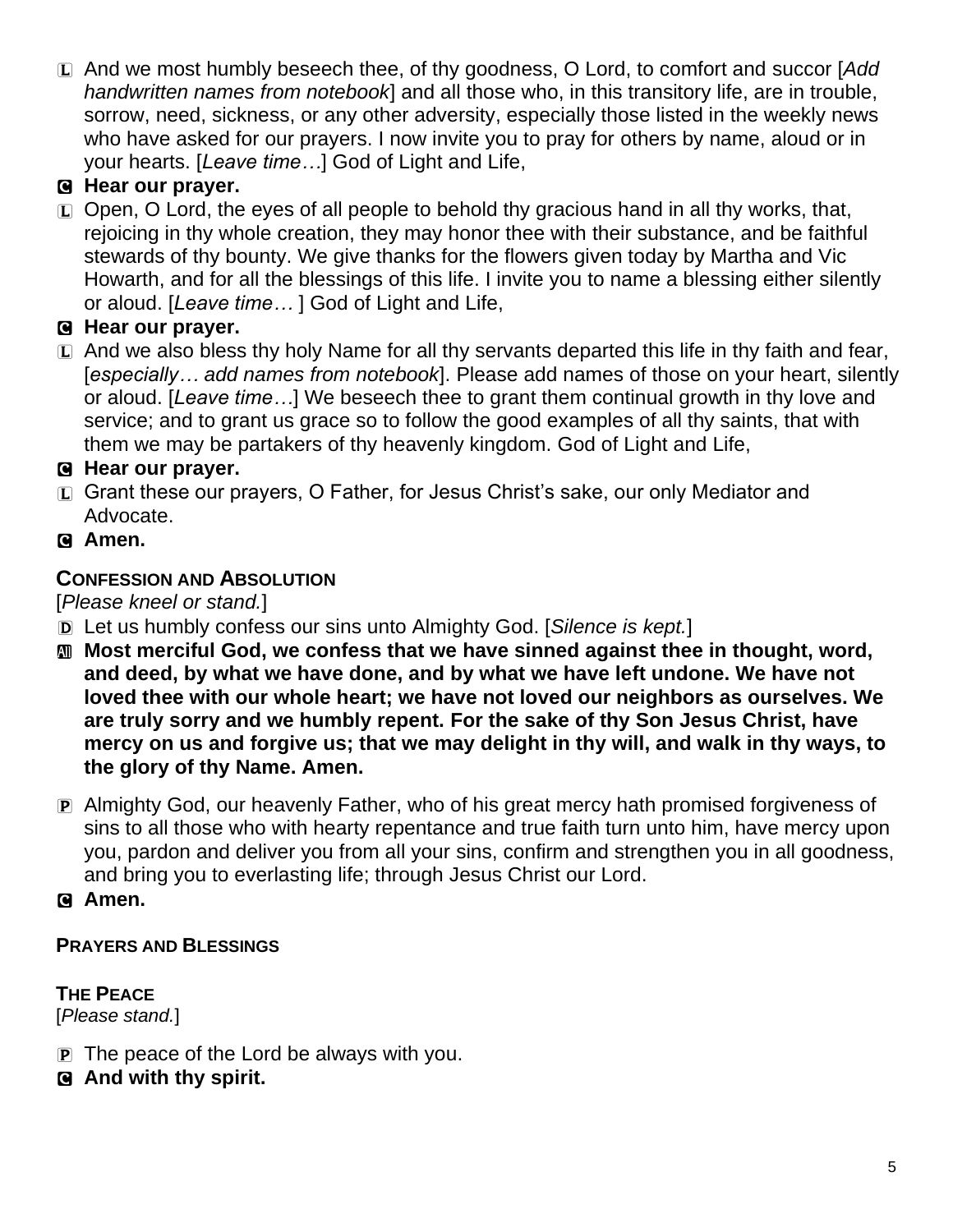## **THE HOLY COMMUNION**

#### **OFFERTORY SENTENCE**

D I beseech you, sisters and brothers, by the mercies of God, to present yourselves as a living sacrifice, holy and acceptable to God, which is your spiritual worship. Bring your offerings with a cheerful heart.

[*Please be seated. If this is your first time worshiping with us, please let your offering be only the completed blue guest card, and let this service be our gift to you.*]

#### **OFFERTORY**

#### **PRESENTATION OF THE OFFERINGS**

[*Please stand when the offerings of bread, wine, and money are presented by the Deacon.*]

- D As we receive these gifts, we acknowledge
- C **All things come from thee, O Lord and of thine own have we given thee.**

**THE GREAT THANKSGIVING:** Eucharistic Prayer II

- $\overline{p}$  The Lord be with you.
- C **And with thy spirit.**
- P Lift up your hearts.
- C **We lift them up unto the Lord.**
- P Let us give thanks unto our Lord God.
- C **It is meet and right so to do.**
- P It is very meet, right, and our bounden duty, that we should at all times, and in all places, give thanks unto thee, O Lord, holy Father, almighty, everlasting God. Creator of the light and source of life, who hast made us in thine image, and called us to new life in Jesus Christ our Lord. Therefore, with Angels and Archangels, and with all the company of heaven, we laud and magnify thy glorious Name; evermore praising thee, and saying,

#### C **Holy, holy, holy, Lord God of Hosts: Heaven and earth are full of thy glory. Glory be to thee, O Lord Most High. Blessed is he that cometh in the name of the Lord. Hosanna in the highest.**

[*Please kneel or stand, as you choose.*]

P All glory be to thee, O Lord our God, for that thou didst create heaven and earth, and didst make us in thine own image; and, of thy tender mercy, didst give thine only Son Jesus Christ to take our nature upon him, and to suffer death upon the cross for our redemption. He made there a full and perfect sacrifice for the whole world; and did institute, and in his holy Gospel command us to continue, a perpetual memory of that his precious death and sacrifice, until his coming again.

For in the night in which he was betrayed, he took bread; and when he had given thanks to thee, he broke it, and gave it to his disciples, saying, "Take, eat, this is my Body, which is given for you. Do this in remembrance of me."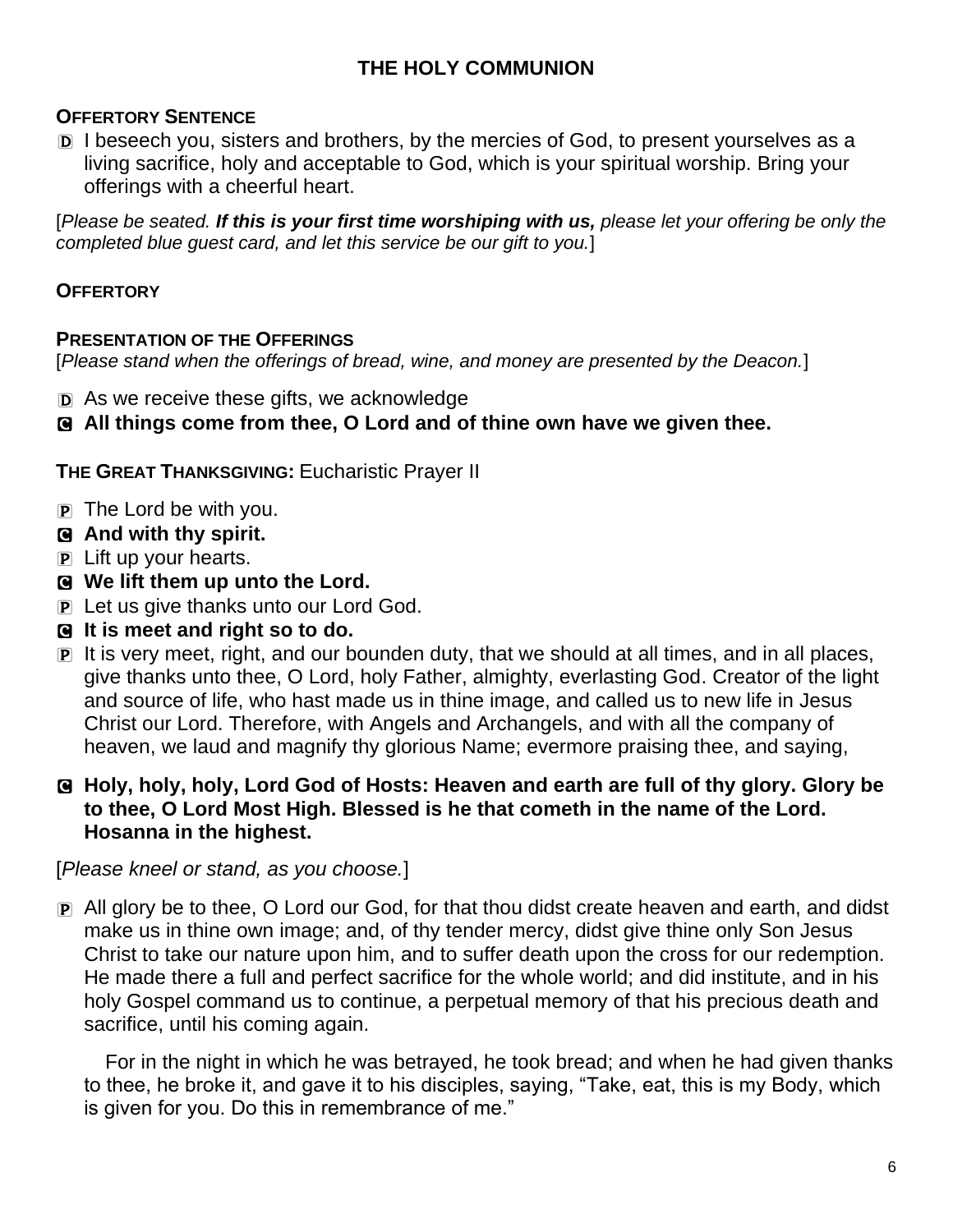- P Likewise, after supper, he took the cup; and when he had given thanks, he gave it to them, saying, "Drink this, all of you; for this is my Blood of the New Covenant, which is shed for you, and for many, for the remission of sins. Do this, as oft as ye shall drink it, in remembrance of me."
- P Wherefore, O Lord and heavenly Father, we thy people do celebrate and make, with these thy holy gifts which we now offer unto thee, the memorial thy Son hath commanded us to make; having in remembrance his blessed passion and precious death, his mighty resurrection and glorious ascension; and looking for his coming again with power and great glory. And we most humbly beseech thee, O merciful Father, to hear us, and, with thy Word and Holy Spirit, to bless and sanctify these gifts of bread and wine, that they may be unto us the Body and Blood of thy dearly-beloved Son Jesus Christ.
- C **And we earnestly desire thy fatherly goodness to accept this our sacrifice of praise and thanksgiving, whereby we offer and present unto thee, O Lord, our selves, our souls and bodies. Grant, we beseech thee, that all who partake of this Holy Communion may worthily receive the most precious Body and Blood of thy Son Jesus Christ, and be filled with thy grace and heavenly benediction; and also that we and all thy whole Church may be made one body with him, that he may dwell in us, and we in him; through the same Jesus Christ our Lord;**
- P By whom, and with whom, and in whom, in the unity of the Holy Ghost all honor and glory be unto thee, O Father Almighty, world without end.
- C **AMEN.**

## **THE LORD'S PRAYER**

- P And now, as our Savior Christ hath taught us, we are bold to say,
- C **Our Father, who art in heaven, hallowed be thy Name, thy kingdom come, thy will be done, on earth as it is in heaven. Give us this day our daily bread. And forgive us our trespasses, as we forgive those who trespass against us. And lead us not into temptation, but deliver us from evil. For thine is the kingdom, and the power, and the glory, for ever and ever. Amen.**

## **BREAKING OF THE BREAD**

- P Bread and Wine: God's holy gifts for God's holy people.
- C **May we who share these gifts be found in Christ and Christ in us.**
- P The Gifts of God for the People of God. Take them in remembrance that Christ died for you, and feed on him in your hearts by faith, with thanksgiving.

[*You may be seated. All are welcome at the Lord's Table. Please follow the directions of the usher, who*  will let you know when it's your turn to go to the altar rail. You may stand or kneel. To receive, hold your hands in front of you, one palm over the other. The priest will place a wafer there. You may either *consume it immediately, and then sip from the cup of wine when it comes to you, or, you may wait and dip the wafer into the wine. When you are finished, please return to your seat by the side aisle.*]